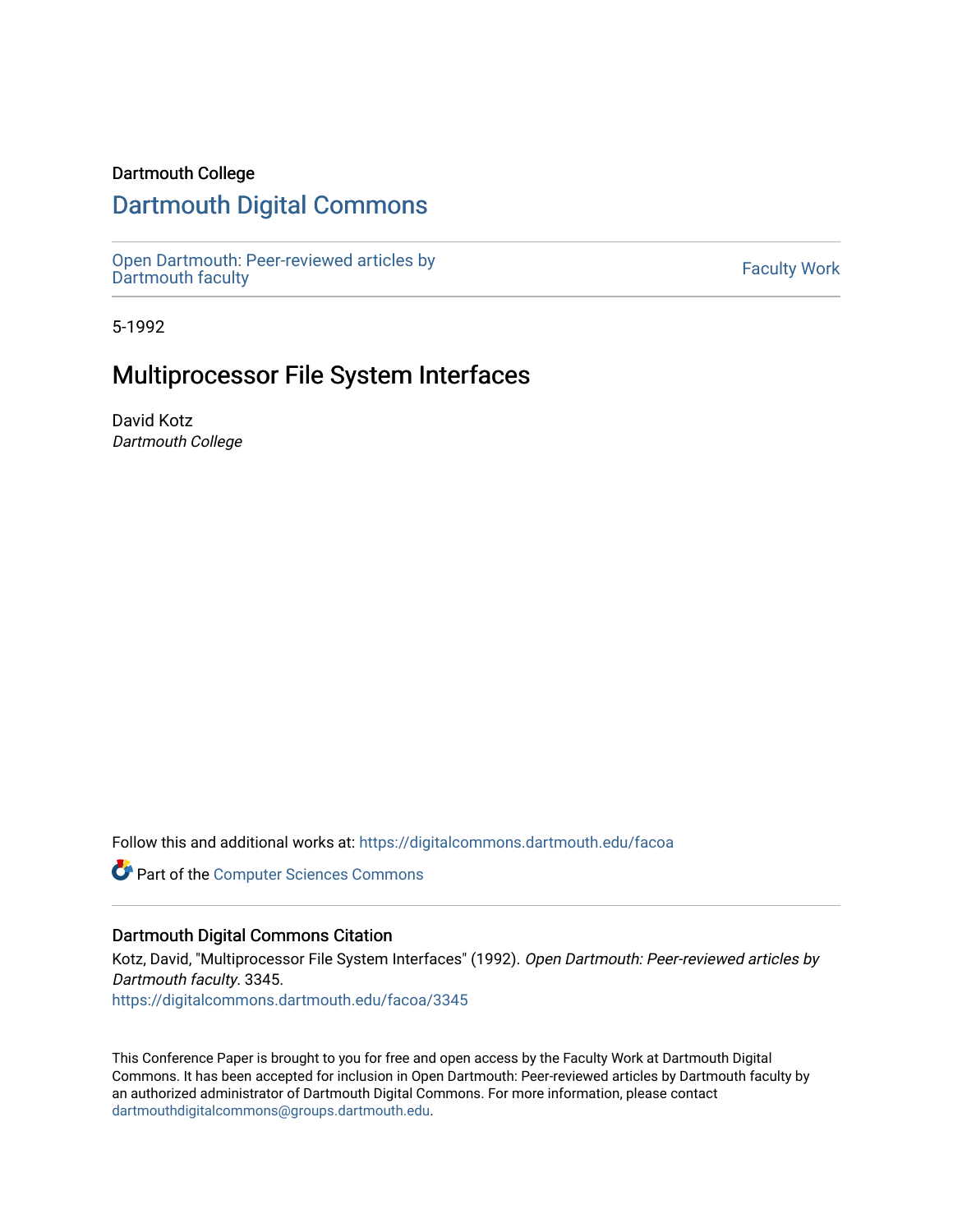## Multiprocessor File System Interfaces

David Kotz

Department of Math and Computer ScienceDartmouth College $H$ unovci . Ivii 09 199-9991 David Kotz Dartmouth edu

### Introduction

MIMD multiprocessors are increasingly used for production supercomputing- Supercom puter applications of the IO requirements of the IO requirements-increased and  $\Delta$  requirements-increased applications systems, which attach multiple disks to the multiprocessor, permit parallel file access, file system software often has insufficient support for parallel access to the parallel disks, which is necessary for scalable performance-information multiprocessor less are based on the systems are based on th  $\alpha$  conventional life system interface (which has operations like *open*, *close, read, write,* and seek, this provides this provides this recommendation in a section is abstraction in the parallel access to a le-cess to a le-central must cooperate to read or write a length cooperate to read or write a lead

We propose an extension to the conventional interface, that supports the most common parallel access patterns hides the details of the underlying parallel disk structure and is implementable on both uniprocessors and multiprocessors- It also supports the conventional interface for programs ported from other systems, programmers who do not require the expressive power of the extended interface, and access via a standard network file system.

We concentrate on scientific workloads, which on uniprocessors have large, sequentiallyaccessed les- Parallel le systems and the applications that use them are not suciently mature for us to know what access patterns might be typical, but we expect to still see sequential access either *locally*, within the access pattern of each process, or *qlobally*, in the combined accesses of all processes cooperating to access a file.

#### Extensions to the Conventional Interface

. The typical convention is the typical convention interface supporting operations operations operations are t such as open, create, close, read, write, and seek on the file, considered to be an addressable sequence of bytes- Depending on the particular multiprocessor implementation of the Unix interface, there are many difficulties in using the interface to program a parallel file access pattern- We describe our extensions as solutions to these problems-

Sharing open mes. Typically, each process must open the me-meependently, generweing many open requests. This is both meen ement and inemercies we propose a multiopene operation, which opens the file for the entire parallel application when run from any process in the application.

Self-Scheduled access. One globally sequential access pattern reads or writes the life in a selfscheduled order- The conventional interface requires the programmer to synchronize the processes, determine a file location for the next record, seek to that location, and perform the access. This is inconvenient and error proness we propose to support a society quotat file pointer (providing a single shared file pointer for all processes, atomically updated on each access) as well as the traditional *local* file pointer (providing each process with an independent, local file pointer).